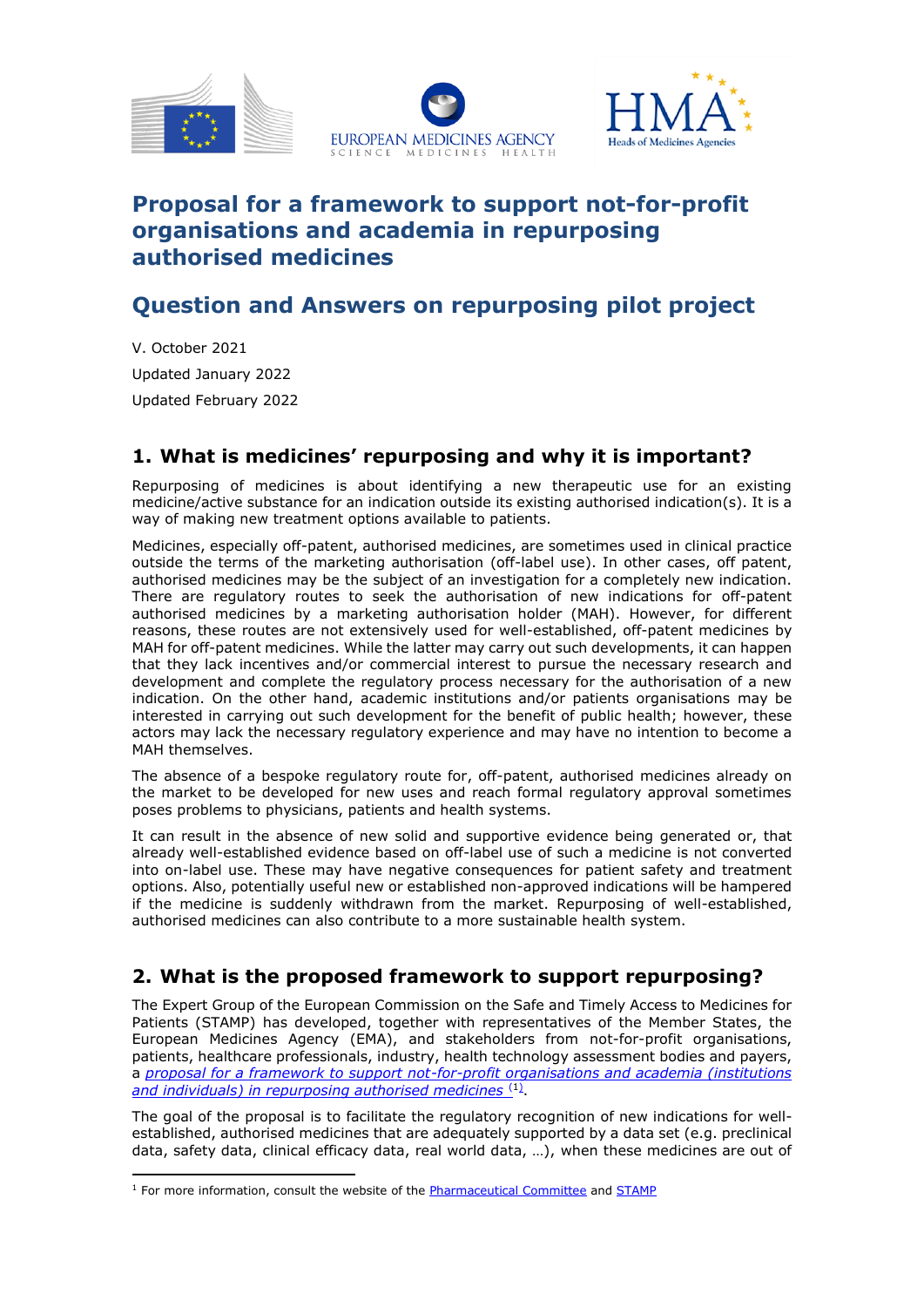the protection periods and the MAH does not take the lead in applying for a new therapeutic use for the medicine.

The proposed framework outlines the process to support not-for-profit organisations, including academia, in generating and gathering the required data to support the authorisation of such new therapeutic uses. Such not-for-profit organisation is hereinafter called 'champion'.

The objective of the framework is to help champions present their proposed repurposing activity to regulatory authorities and seek advice. This should then be followed by the engagement of the MAHs/applicant of the concerned medicinal products applying for the new indication through standard regulatory processes.

Thus, the framework builds on existing regulatory tools, namely scientific and/or regulatory advice (through EMA and National Competent Authorities (NCAs)) to provide guidance to champions.

To test this framework, EMA and several National Competent Authorities in EU Member States are launching a pilot project.

### **3. What is the goal of the medicine repurposing pilot project?**

The objectives of the pilot are primarily:

- To assess the clarity and comprehensibility of the core components and milestones of the framework from the not-for-profit organisations' and industry's perspective.
- To check that the steps outlined in the process work as intended for all involved stakeholders.
- To check the feasibility of compiling the required information/data for the scientific advice request from the not-for-profit organisation's perspective.
- To identify gaps in the existing guidance available on the EMA/Heads of Medicines Agencies/NCA websites that may be applicable to repurposing and evaluate the potential need for adaptations (or new guidance documents/ templates for repurposing).
- To monitor the progress of the repurposing programmes beyond scientific advice, i.e. continuation of programme development and compliance with scientific advice outcome.

The ultimate goal of the entire framework is to support progress of the repurposing programme and final regulatory filing for the new indication.

### **4. Who coordinates the pilot project?**

In order to implement and coordinate the repurposing pilot, the STAMP working group has created a voluntary observatory group, so called Repurposing Observatory Group (RepOG). The RepOG is composed of regulatory representatives, the European Commission, Champion interest groups and industry representatives.

The RepOG will report to STAMP and/or the Pharmaceutical Committee on the repurposing pilot project.

### **5. Who can apply?**

The pilot is open to not-for-profit stakeholders (called champions) with a particular interest in repurposing an authorised medicine for a new indication, who has gathered or generated sufficient evidence to support a scientific rationale for their repurposing programme and is willing to seek scientific advice with a regulatory authority, whether it is EMA or an EU national competent authority.

A champion can be, for example, an entity or a person from an academic unit/charity or patient organisations/learned society/research funder or payer (generally seen as not-for-profit organisations).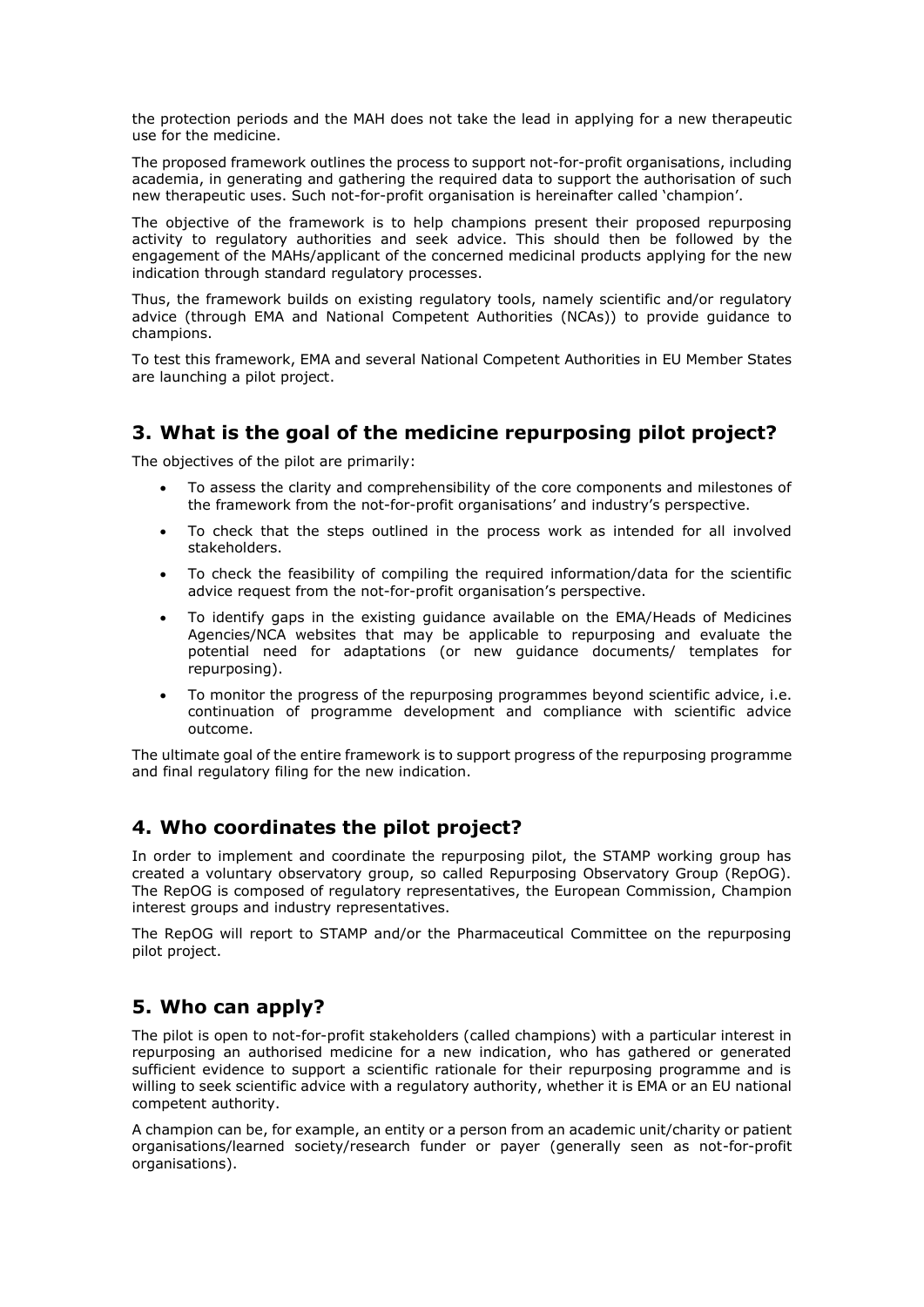A champion is typically:

- a) a not-for-profit organisation  $(2)$  or academic institution  $(3)$ , collaborative groups and European References Networks (ERNs) (4)
- b) able to coordinate and/or foster the research programme up until the point of full industry engagement
- c) initially responsible for liaising and leading the interactions with regulatory authorities and industry / other stakeholders such as patient groups
- d) transparent regarding interactions with relevant pharmaceutical company(s)
- e) in charge of filing the initial request for scientific/regulatory advice on the basis of the available data.

In addition, [EMA's policy on the handling of competing interests](https://www.ema.europa.eu/en/documents/other/policy-44-european-medicines-agency-policy-handling-competing-interests-scientific-committees_en-0.pdf) of scientific committees' members and experts as restrictions or exclusion may apply to the potential involvement of an expert in any Agency activity, including as a member of a scientific committee, working party or other group, when the expert is involved in repurposing**.**

### **6. Which medicines are eligible?**

Candidate medicines are expected to fulfil all the following eligibility criteria:

- 1) They should be a well-established active substance contained in a medicine with a valid marketing authorisation granted in a Member State or in the European Union.
- 2) They should be an authorised medicine (containing the concerned active substance) out of data exclusivity and market protection periods and out of basic patent/supplementary protection certificate (SPC) protection.
- 3) They must target a new indication in a condition distinct from the currently authorised indication(s) listed in section 4.1 of the relevant summary of product characteristics (SmPC) of a medicinal product in the EU (nationally or centrally authorised, including EEA countries).
- 4) They must target an indication in an area where important public health benefits / Union interests are likely to be achieved. Conditions for which no or few medicines are currently authorised or which are associated with high morbidity and/or mortality despite available medicines, will be the focus of the pilot.

Applicants who are uncertain about the suitability of the repurposed indication could contact the regulatory authority where they intend to seek scientific advice (please refer to the annex).

When submitting their applications, champions should clearly outline how each of the eligibility criteria are met in the Repurposing Submission Form.

In addition, the development, authorisation and safety monitoring of treatments and vaccines intended for the treatment and prevention of COVID-19 is coordinated by the COVID-19 EMA pandemic Task Force (COVID-ETF) and should follow the procedural steps provided in the [EMA](https://www.ema.europa.eu/en/documents/other/ema-initiatives-acceleration-development-support-evaluation-procedures-covid-19-treatments-vaccines_en.pdf)  [initiatives for acceleration of development support and evaluation procedures for COVID-19](https://www.ema.europa.eu/en/documents/other/ema-initiatives-acceleration-development-support-evaluation-procedures-covid-19-treatments-vaccines_en.pdf)  [treatments and vaccines.](https://www.ema.europa.eu/en/documents/other/ema-initiatives-acceleration-development-support-evaluation-procedures-covid-19-treatments-vaccines_en.pdf) Repurposing programmes for medicines intended for COVID-19 will therefore not be considered for this pilot project.

<sup>&</sup>lt;sup>2</sup> 'Non-profit organisation' or 'non-profit legal entity' should be understood as a legal entity which by its legal form is nonprofit-making or which has a legal or statutory obligation not to distribute profits to its shareholders or individual members; 'Legal entity' should be understood as any natural person, or any legal person created and recognised as such under national law, Union law or international law, which has legal personality and which may, acting in its own name, exercise rights and be subject to obligations.

<sup>&</sup>lt;sup>3</sup> 'Academia' or 'Academic sector' should be understood as consisting of public or private higher education establishments awarding academic degrees, public or private non-profit research organisations whose primary mission is to pursue research, and international European interest organisations. 'International European interest organisation' should be understood as an international organisation, the majority of whose members are Member States or associated countries, and whose principal objective is to promote scientific and technological cooperation in Europe.

<sup>4</sup> 'Collaborative groups and ERNs' could be understood as virtual networks or associations of people without or with legal personality involving healthcare providers and researchers across Europe. For the purpose of this pilot project, one contact point should be established or act as champion on behalf of the association/network.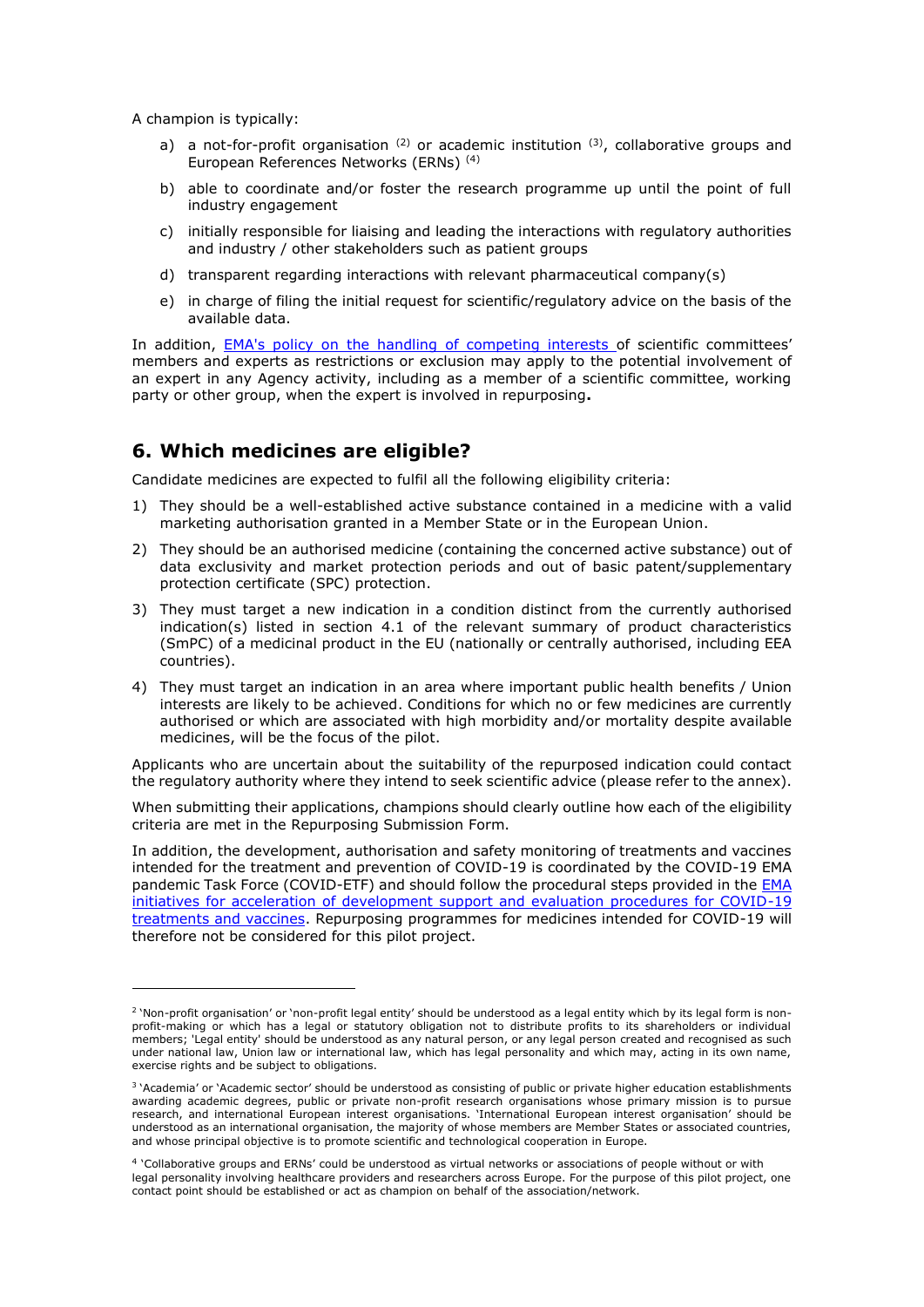### **7. What are the benefits of taking part in the pilot?**

By taking part in the pilot, not-for-profit organisations will benefit from a clear engagement with regulatory authorities and receive tailored guidance to prepare for scientific advice, in view of supporting data generation for these new uses.

Repurposing candidate projects supported by a mature and robust data set are likely to be provided with scientific advice as they are likely to benefit the most from scientific and regulatory guidance; this support should also help the not-for-profit organisation engage with a commercial company that will then take the project forward until regulatory authorisation.

Projects with less mature data would benefit from regulatory support to increase the robustness of their data set in accordance with the regulatory requirements through earlier engagement and discussions around the evidence base. The regulatory network, through structures already available such as the Innovation Offices, would maintain its support to these projects.

### **8. How will candidate medicines be selected during the preentry phase?**

Champions should submit their candidate project(s) to the competent authority of their choice, i.e. the EMA or a National Competent Authority participating in the project (please, refer to Question 10 and the annex). The same Champion should not submit the same project to more than one competent authority.

In order to ensure suitability of the repurposing candidate projects to take part in the pilot (e.g. a different condition, a well-established substance, a valid proof of concept, etc), as well as the likelihood to reach an application for the new indication during the timeframe of the pilot, the concerned competent authority will perform a selection of the candidate projects submitted within a defined period of time as indicated in question 9.

The concerned competent authority will review the eligibility criteria and the level of evidence as provided in the Repurposing Submission Form (please, refer to question 6). Competent authorities will also discuss candidate projects within the [European Innovation Network](https://www.ema.europa.eu/en/human-regulatory/research-development/innovation-medicines#eu-innovation-network-section) which also involves EMA and that will collaborate by ensuring consistency in the assessment and selection of the applications. Thus, the projects presented will be shared in the context of the regulatory network, and eventually champions might be advised to apply for another kind of support by a given competent authority (for example, to seek directly the centralised advice procedure via EMA or, conversely, to maintain support at national level for a time).

In the event that the pilot is oversubscribed, (i.e. that the number of applications which meet the eligibility criteria exceeds the capacity of the pilot), competent authorities will select candidate medicines based on the likelihood for important public health benefits / Union interests to be achieved (see eligibility criterion no. 4 in Q6) and the anticipated timeframe involved. This will be considered based on the information provided in the Repurposing Submission form and therefore applicants should clearly and concisely provide all of the information requested in the Repurposing Submission Form.The final decision as to which applications are accepted for inclusion in the pilot will be a matter for the competent authority to which the application was submitted.

Depending on the completeness of the data, the champion may qualify for full scientific advice when the project development is mature enough to benefit from it or informal guidance may be provided on other types of regulatory support in order to make progress with their projects.

### **9. What are the steps of repurposing pilot?**

The repurposing pilot will follow two main phases (i.e. pre-entry phase and scientific advice phase) as outlined below.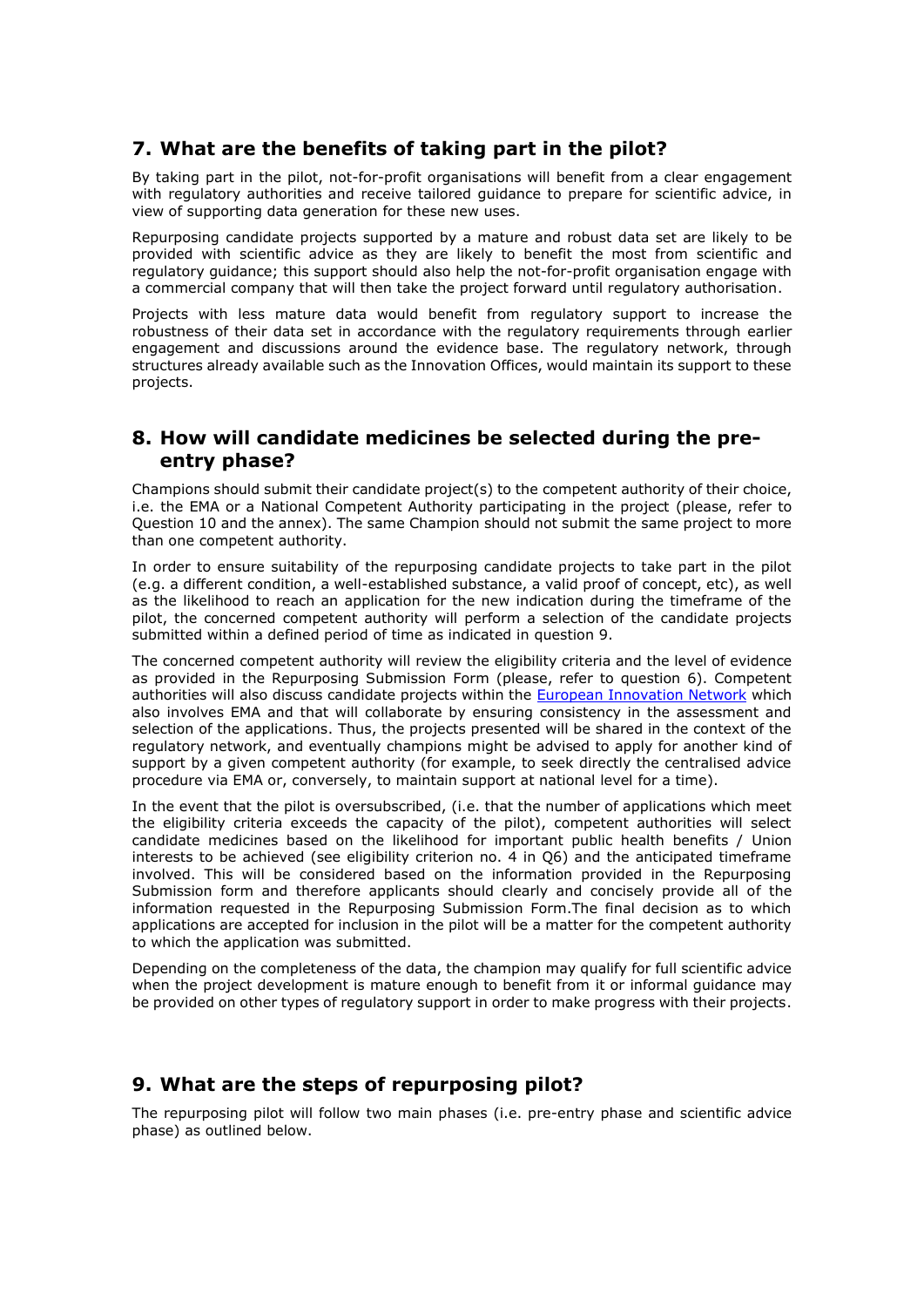| <b>LAUNCH</b>                   | Announcement on EMA/NCA<br>(volunteers)/EC                                                                                                                                                                                                                                     | T <sub>0</sub><br>28 <sup>th</sup> of October 2021                                                                             |  |
|---------------------------------|--------------------------------------------------------------------------------------------------------------------------------------------------------------------------------------------------------------------------------------------------------------------------------|--------------------------------------------------------------------------------------------------------------------------------|--|
| PRE-ENTRY                       | Champions submit their candidate<br>project(s) to the competent authority<br>of their choice (i.e. EMA or a National<br>Competent Authority participating to<br>the project) using the submission<br>form.                                                                     | Submission of<br>candidates<br>By 28th February<br>2022                                                                        |  |
| SELECTION                       | Competent Authorities select candidate<br>projects sufficiently mature to benefit<br>from scientific advice (SA), in<br>consultation with the EU-IN and EMA.<br>Less mature projects are allocated to<br>the best available resource to provide<br>ongoing regulatory support. | By 30th June 2022                                                                                                              |  |
| Scientific advice<br>(SA) ENTRY | Champions selected for scientific<br>advice submit the full scientific advice<br>data package                                                                                                                                                                                  | Submission of SA<br>package<br>As per the deadline<br>that will be<br>communicated upon<br>review of the<br>candidate projects |  |
|                                 | Champions may be invited to a SA<br>pre-submission<br>meeting/teleconference at the<br>discretion of the regulatory authority<br>providing the SA                                                                                                                              |                                                                                                                                |  |
|                                 | Champions submit the updated SA<br>briefing package and the SA procedure<br>starts.                                                                                                                                                                                            |                                                                                                                                |  |
| <b>SA START</b>                 | SA procedure follows standard SA<br>procedure                                                                                                                                                                                                                                  | For EMA SA: 40 or<br>70 days (in case of<br>meeting with<br>Scientific Advice<br><b>Working Party</b><br>(SAWP))               |  |
| <b>SA OUTCOME</b>               | Outcome of SA                                                                                                                                                                                                                                                                  |                                                                                                                                |  |
| POST-SA                         | Champion takes forward the<br>recommendations and is expected to<br>progress the advice from the<br>regulatory authority.                                                                                                                                                      |                                                                                                                                |  |

For candidate project(s) that have been selected for scientific advice, the procedure will take place according to the standard scientific advice process of the respective competent authority champions applied to. The champion will be informed of the timelines for the scientific advice phase.

In cases where a scientific advice procedure is considered premature in the light of the proposed data set, champions will be informed of the available regulatory resources through which they can receive orientation for their projects in order to be future candidates for scientific advice.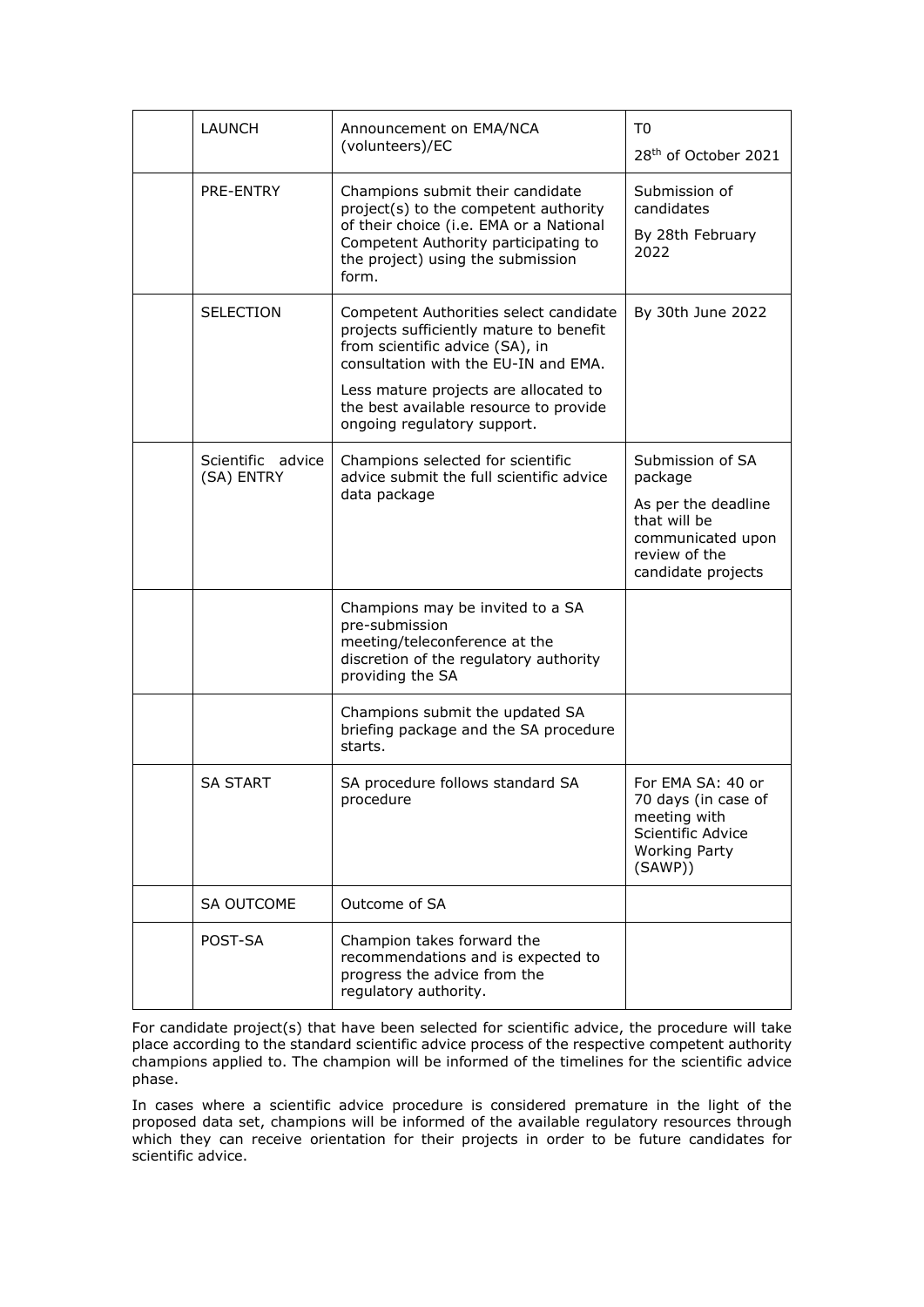### **10. How to apply and what information to submit to enter the repurposing pilot?**

Champions interested to take part in the repurposing pilot and whose project meets the criteria (please refer to question 6) should submit the following documentation for the pre-entry phase and then subsequently for the scientific advice if their project is selected for scientific advice.

### **1) Pre-entry phase**

Champion should use the dedicated Repurposing Submission Form in order to provide an overview of the evidence gathered from identified data sources and/or own data to demonstrate proof of concept, to establish the public health interest in terms of unmet medical need in the targeted population and to provide an indication of the progress made to date.

Moreover, the champion is expected to show its ability to move the repurposing candidate project forward in terms of development, in case more data need to be generated to support bringing the concerned new use on-label based on the scientific advice provided.

Champions should submit the completed Repurposing Submission Form to the competent authority of their choice, i.e. either EMA or a National Competent Authority participating in the project to the electronic address provided in the list (see annex), within the given timelines.

Before submitting their form, interested champions can seek clarifications regarding their potential project with regulatory authorities. Points of contact are provided in the annex.

In case of projects which fulfil the criteria for entering the pilot and are based on more than one authorised medicines, a single Repurposing Submission form should be completed including authorisation details for each one of the medicines.

#### **2) Scientific Advice phase**

Once a champion receives feedback from regulators that they can engage with regulators for the scientific advice phase, the champion is expected to expand the information included in the Repurposing Submission Form and to turn it into a comprehensive briefing package for the scientific advice.

In particular, in order to receive feedback on their project, champions should formulate specific questions within the scope of the scientific advice (e.g. relevant to the proposed non-clinical and/or clinical development) and should provide further background information as per the relevant scientific advice guidance from the Competent Authority where the project is planned to be submitted. This will allow the regulators to provide appropriate advice on the current data set and potential next steps of the development.

The type and number of potential questions may vary from case to case depending on issues such as the availability and amount of clinical data, but examples of topics that can be presented in the repurposing scientific advice are outlined below (non-exhaustive list):

(a) Whether the evidence based on the available data set indicates a potential to fulfil an unmet medical need.

(b) Whether the available data set on its own or combined with additional studies could be sufficient to support the targeted indication and a benefit risk assessment.

(c) Whether the proposed post-authorisation measures are appropriate

(d) Whether the proposed study design and key elements are appropriate to generate efficacy/safety evidence for the targeted indication.

For more details regarding the briefing package to be submitted to the scientific advice, please refer to the respective webpages of the competent authorities listed in the annex.

## **11. What happens after the scientific advice?**

Further to scientific advice, champions are expected to progress the advice from the regulatory authority which could include the generation of additional data and the champion may consider to hand-over the data and/or seek a partnership with (an) MAH(s), since it is the MAH who will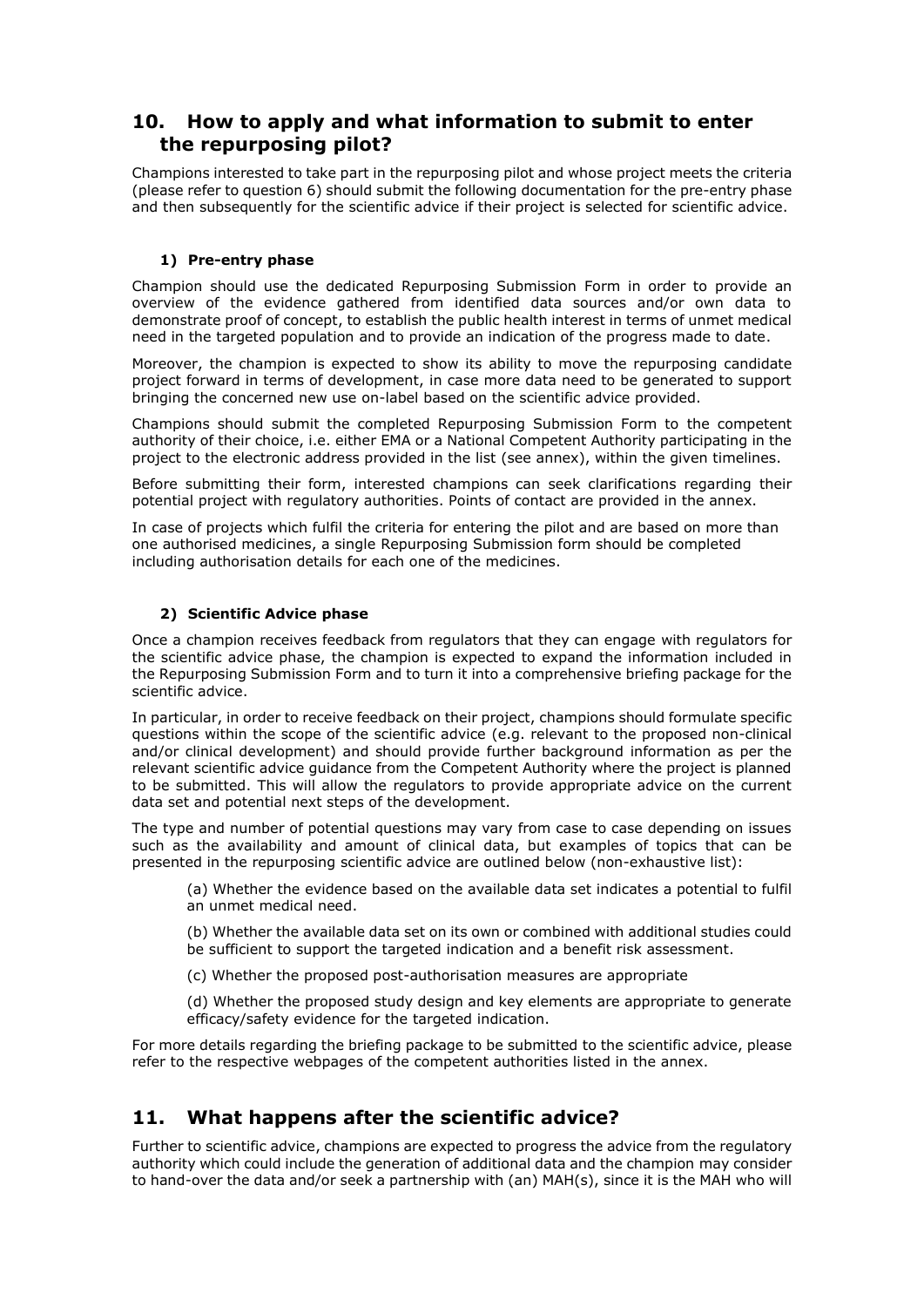apply, for example, for a variation, an extension or a new market authorisation application (MAA).

When an MAH decides to pursue a change to their marketing authorisation (MA), the champion will need to provide the MAH with the relevant data to enable it to prepare the necessary update to the dossier and file the amendment to their MA. As needed, the champion may assist in responding to questions from the regulatory authority. Likewise, the champion may act as a link to the clinical trial site(s) and investigator(s) when the Good Clinical Practice (GCP) inspections are deemed necessary.

A champion that wishes to find an MAH with whom to engage for the repurposing of a given substance should first consult the Article 57 database on the EMA website:

[https://www.ema.europa.eu/en/human-regulatory/post-authorisation/data-medicines-iso](https://www.ema.europa.eu/en/human-regulatory/post-authorisation/data-medicines-iso-idmp-standards/public-data-article-57-database)[idmp-standards/public-data-article-57-database](https://www.ema.europa.eu/en/human-regulatory/post-authorisation/data-medicines-iso-idmp-standards/public-data-article-57-database)

The Excel spreadsheet shows the names of all MAHs that hold a marketing authorisation for a product containing a given active substance across the MSs of the EU. The champion can select the MAH(s) he wishes to contact. If the MAH has set up a specific mailbox for repurposing queries, this should be used. Alternatively, when there is no general contact point for repurposing, the champion should contact the MAH via the Medical Information desk in the country.

### **12. How is the Industry engaged in the repurposing pilot?**

After the scientific advice, when approached by champions, if the scientific basis and the unmet medical need are convincing it is expected that MAHs of existing medicinal products (e.g. originator, generics, biosimilars) will be interested in pursuing an MA variation or a new applicant would submit a new marketing authorisation application.

The MAHs are encouraged to create a dedicated e-mail address for repurposing enquiries to be advertised on their websites.

### **13. For how long will the pilot run?**

It is foreseen that the pilot will run until the completion of scientific advice for the selected repurposing candidate projects and optimally up to the filing of an application for the new indication. The exact period of operation of the pilot will depend on the degree of accomplishment of its objectives, which will be assessed within the first 2 years of its operation, and in particular after the scientific advice milestone.

### **14. What fee will be applied?**

There is no fee for the pre-entry phase submission when the champion submits its project for first consideration. However, as the project progresses there may be fees associated to specific procedures, notably the scientific advice procedure.

In general, the fee will follow each competent authority's fee structure for a scientific advice procedure. More complete information on fees (when applicable), possibilities for fee reductions or fee exemptions can be found in the annex and, in case of doubt, please contact the relevant regulatory authority, using the contact details provided in the annex.

### **15. What information on the selected medicines will be made public?**

In general, the same rules of confidentiality that guide medicines agencies in their respective regulatory procedures will apply. Furthermore, publishing scientific advice may have the unintended consequence to encourage off-label uses. The scientific advice provided will not be made public by the competent authorities prior to the submission of an application for a marketing authorisation or during the assessment of such marketing authorisation. In case a marketing authorisation is granted centrally, reference to the scientific advice will be made in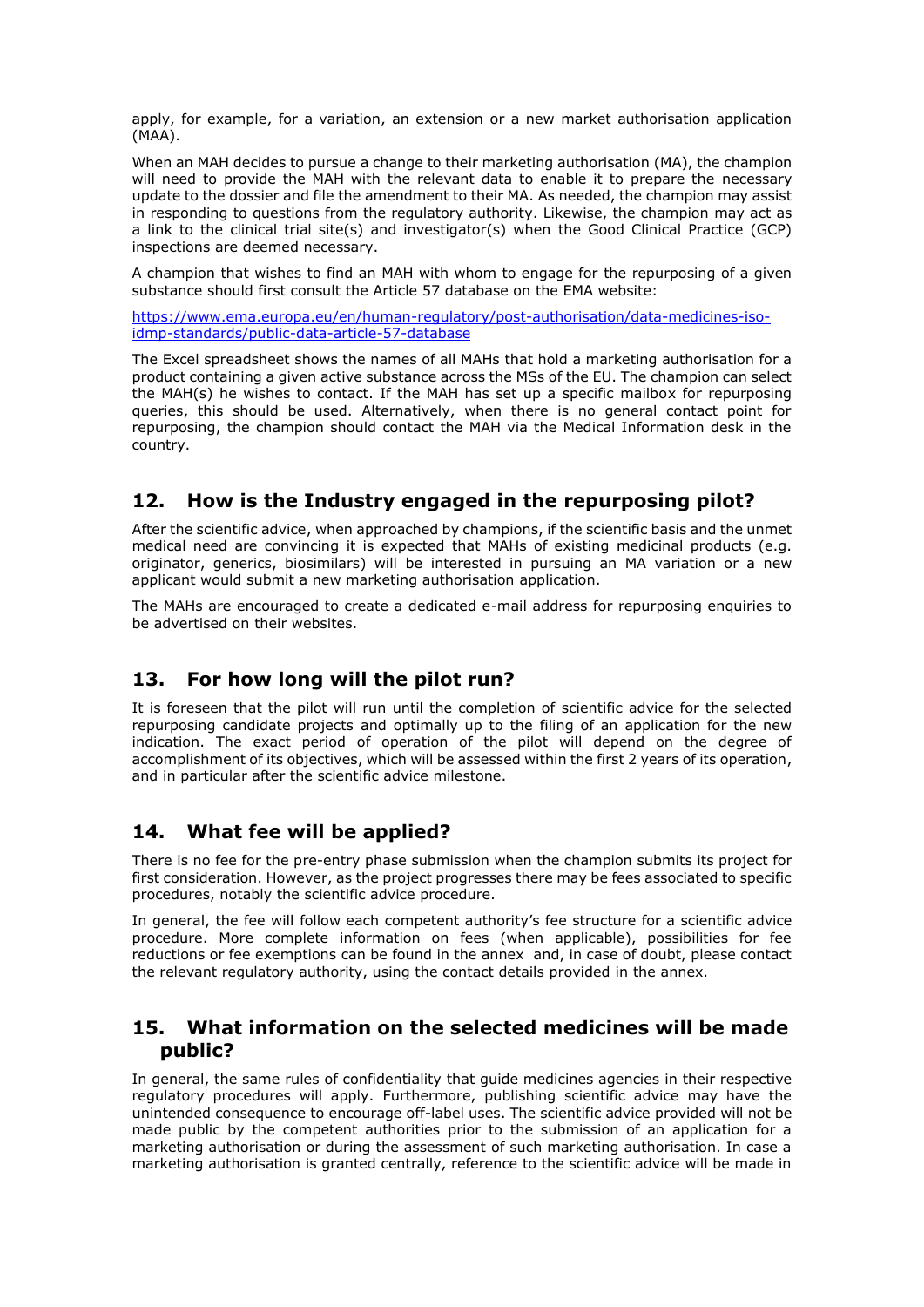the European public assessment report (EPAR). However, nothing prevents a champion from sharing their data or giving their consent to make them public, either totally or partially.

In addition, in the context of the pilot, candidate projects information and scientific advice outcomes will not be shared completely with the RepOG. Only high-level and anonymised information (e.g. type of product, the intended indication, the type of data supporting the scientific advice request, the type of champion, etc.) will be extracted and aggregated to perform an analysis of the repurposing pilot, resulting in a public report.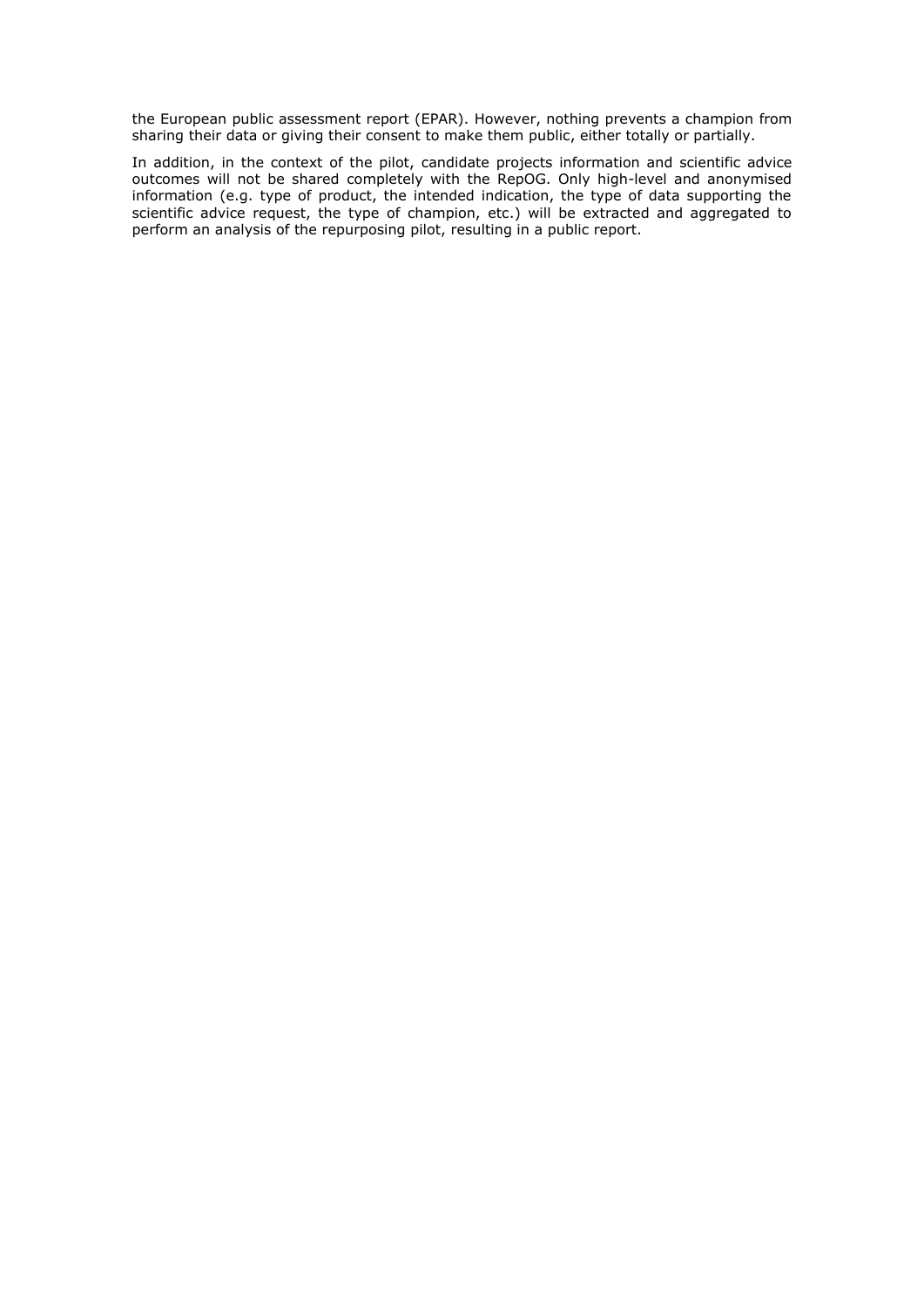

### **Annex 1**

**Contact points and submission mailbox for candidate projects in national competent authorities and EMA**

| Institution                                                                         | Country           | Participation<br>in the<br>repurposing<br>pilot?<br>(yes/no) | Contact Point (including email Address<br>and/or others if applicable) | Type of<br>advice<br>provided<br>(only<br>formal, only<br>informal*,<br>both formal<br>and<br>informal) | Fees<br>applicable<br>for<br>champions<br>for<br>informal<br>meetings<br>(yes/no) | If yes,<br>amount | Fees<br>applicable<br>for<br>champions<br>for formal<br>meetings<br>(yes/no) | If yes, amount | Possibility of<br>transfer** to<br>National<br>Scientific<br>Advice?<br>(Yes/No) |
|-------------------------------------------------------------------------------------|-------------------|--------------------------------------------------------------|------------------------------------------------------------------------|---------------------------------------------------------------------------------------------------------|-----------------------------------------------------------------------------------|-------------------|------------------------------------------------------------------------------|----------------|----------------------------------------------------------------------------------|
| <b>MPA</b>                                                                          | Sweden            | <b>YES</b><br>A nationally<br>adapted<br>pilot               | InnovationOffice@lakemedelsverket.se                                   | <b>Both</b>                                                                                             | <b>NO</b>                                                                         | N/A               | No fee (for<br>non-profit<br>Champion)                                       |                | <b>YES</b>                                                                       |
| <b>Health</b><br><b>Products</b><br><b>Regulatory</b><br><b>Authority</b><br>(HPRA) | Ireland           | Yes                                                          | Innovationoffice@hpra.ie                                               | <b>Both</b>                                                                                             | <b>TBD</b>                                                                        |                   | <b>TBD</b>                                                                   |                | <b>Yes</b>                                                                       |
| <b>State</b><br><b>Institute</b><br>for Drug<br><b>Control</b><br>(SÚKL)            | Czech<br>Republic | <b>YES</b>                                                   | innovation@sukl.cz                                                     | Both formal<br>and informal                                                                             | <b>NO</b>                                                                         |                   | <b>NO</b>                                                                    | N/A            | <b>YES</b>                                                                       |
| <b>Finnish</b><br><b>Medicines</b><br><b>Agency</b><br><b>Fimea</b>                 | Finland           | <b>YES</b>                                                   | innovation.office@fimea.fi                                             | Only formal                                                                                             | <b>NO</b>                                                                         |                   | No fee (for<br>non-profit<br>Champions)                                      |                | <b>YES</b>                                                                       |
| <b>AEMPS</b>                                                                        | Spain             | <b>YES</b>                                                   | innov spain@aemps.es                                                   | Only<br>informal                                                                                        | <b>NO</b>                                                                         | N/A               | <b>NO</b>                                                                    | N/A            | <b>YES</b>                                                                       |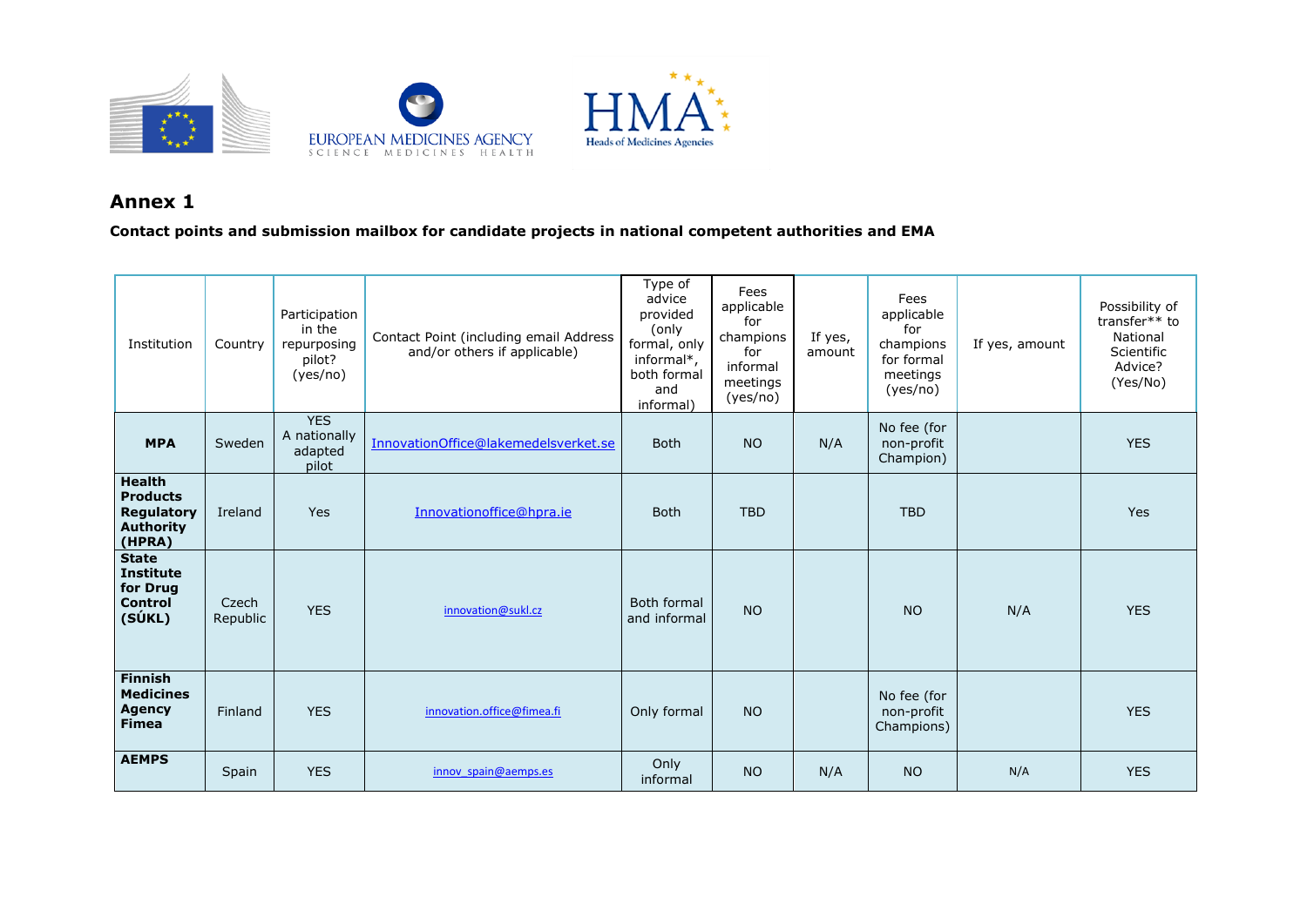| <b>National</b><br>Institute of<br>Pharmacy<br>and<br><b>Nutrition</b> | Hungary | <b>YES</b> | tanacsadas@ogyei.gov.hu        | Both formal<br>and informal                                                                                                                                                                                                                                                  | <b>NO</b>                           | N/A                                 | <b>NO</b>  | N/A                                                                                                                           | <b>YES</b>                                                                                                                                               |
|------------------------------------------------------------------------|---------|------------|--------------------------------|------------------------------------------------------------------------------------------------------------------------------------------------------------------------------------------------------------------------------------------------------------------------------|-------------------------------------|-------------------------------------|------------|-------------------------------------------------------------------------------------------------------------------------------|----------------------------------------------------------------------------------------------------------------------------------------------------------|
| Italian<br><b>Medicines</b><br>Agency -<br><b>AIFA</b>                 | Italy   | <b>YES</b> | innovation.office@aifa.gov.it  | The Agency<br>will not<br>release a<br>formal<br>advice.<br>Requests<br>will be<br>handled by<br>the<br>Innovation<br>Office, and a<br>f2f or TC<br>meeting will<br>be<br>scheduled to<br>discuss the<br>issues<br>raised.<br>There will<br>be minutes<br>of the<br>meeting. | <b>NO</b>                           | N/A                                 | <b>NO</b>  | N/A                                                                                                                           | National<br>Scientific advice<br>temporarily<br>suspended. As<br>soon as the<br>activity will be<br>restarted, this<br>will be promptly<br>communicated. |
| Paul-<br>Ehrlich-<br>Institut <sup>5</sup>                             | Germany | <b>YES</b> | Bettina.Ziegele@pei.de         | Both formal<br>and informal                                                                                                                                                                                                                                                  | <b>NO</b>                           |                                     | <b>YES</b> | Depending on<br>scope of advice                                                                                               | <b>YES</b>                                                                                                                                               |
| <b>FAMHP</b>                                                           | Belgium | <b>YES</b> | innovationoffice@fagg-afmps.be | Formal (1)                                                                                                                                                                                                                                                                   | <b>Not</b><br>applicable<br>(cfr 1) | <b>Not</b><br>applicable<br>(cfr 1) | Yes $(2)$  | Different fees (2)<br>exist depending<br>on the type of<br>advice request /<br>type of questions<br>and workload<br>involved. | <b>YES</b>                                                                                                                                               |

<sup>5</sup> Participation of PEI applies to candidates within PEI remit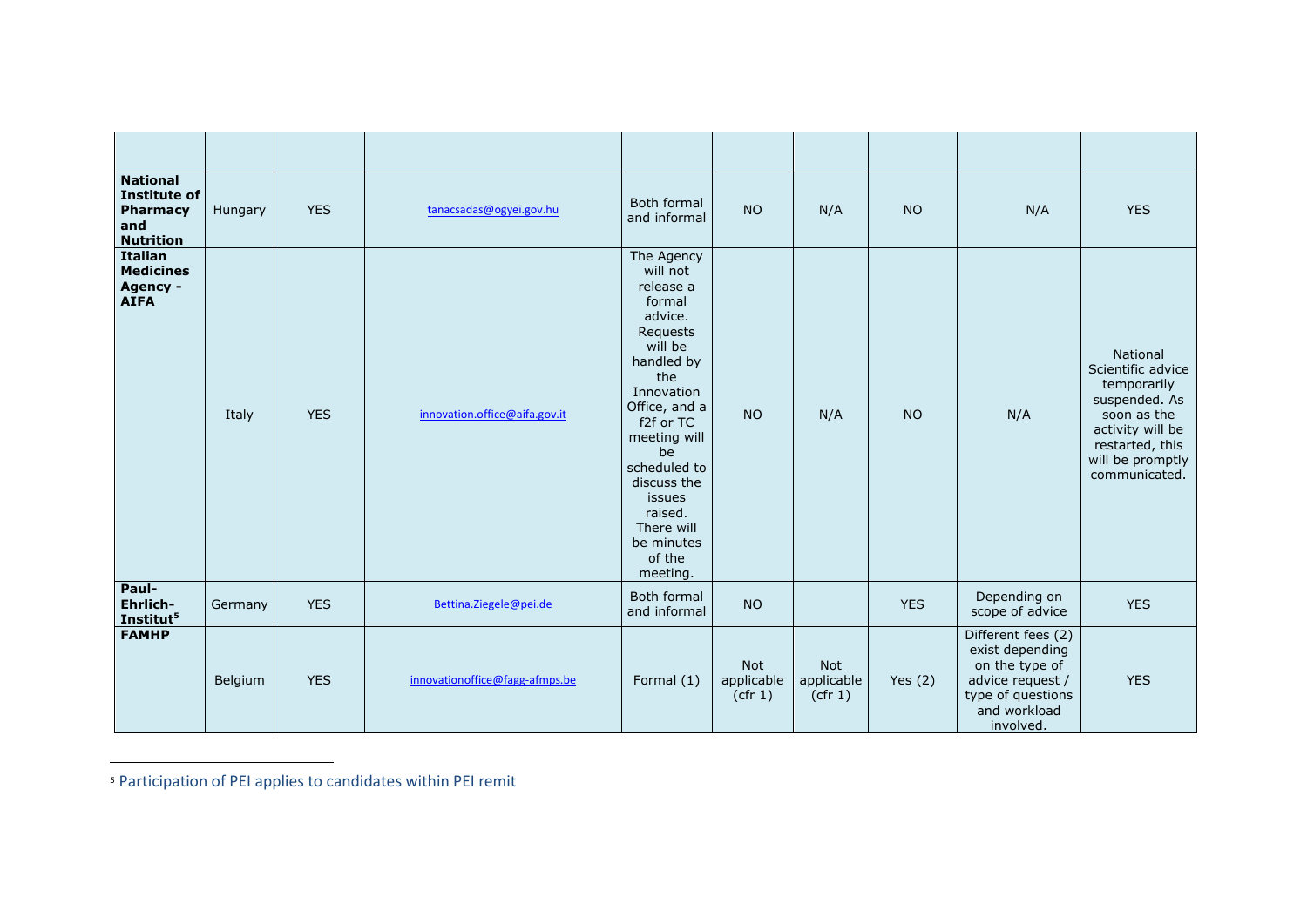| <b>EMA</b> |    |            |                             |        |    |     |     |                                      |     |
|------------|----|------------|-----------------------------|--------|----|-----|-----|--------------------------------------|-----|
|            |    |            |                             |        |    |     |     | Applicants from<br>the academic      |     |
|            |    |            |                             |        |    |     |     | sector are eligible                  |     |
|            |    |            |                             |        |    |     |     | to receive free                      |     |
|            |    |            |                             |        |    |     |     | scientific advice                    |     |
|            |    |            |                             |        |    |     |     | (i.e. protocol                       |     |
|            |    |            |                             |        |    |     |     | assistance) for                      |     |
|            |    |            |                             |        |    |     |     |                                      |     |
|            |    |            |                             |        |    |     |     | developing<br>orphan medicines       |     |
|            |    |            |                             |        |    |     |     |                                      |     |
|            |    |            |                             |        |    |     |     | - See <b>EMA</b><br>explanatory note |     |
|            |    |            |                             |        |    |     |     | on general fees                      |     |
|            |    |            |                             |        |    |     |     | payable and <b>EMA</b>               |     |
|            |    |            |                             |        |    |     |     | decision as                          |     |
|            |    |            |                             |        |    |     |     | regards to                           |     |
|            |    |            |                             |        |    |     |     | Academia                             |     |
|            |    |            |                             |        |    |     |     | definition                           |     |
|            |    |            |                             |        |    |     |     |                                      |     |
|            |    |            |                             |        |    |     |     | For other                            |     |
|            |    |            |                             |        |    |     |     | medicines than                       |     |
|            |    |            |                             |        |    |     |     | orphans,                             |     |
|            | EU | <b>YES</b> | SArepurposing@ema.europa.eu | Formal | No | N/A | Yes | standard fees for                    | N/A |
|            |    |            |                             |        |    |     |     | SA apply, taking                     |     |
|            |    |            |                             |        |    |     |     | into account any                     |     |
|            |    |            |                             |        |    |     |     | applicable fee                       |     |
|            |    |            |                             |        |    |     |     | reduction (e.g.                      |     |
|            |    |            |                             |        |    |     |     | orphan,                              |     |
|            |    |            |                             |        |    |     |     | paediatric).                         |     |
|            |    |            |                             |        |    |     |     | On a case by                         |     |
|            |    |            |                             |        |    |     |     | case basis, SA                       |     |
|            |    |            |                             |        |    |     |     | fee waiver will be                   |     |
|            |    |            |                             |        |    |     |     | granted by the                       |     |
|            |    |            |                             |        |    |     |     | Executive                            |     |
|            |    |            |                             |        |    |     |     | Director to a subset                 |     |
|            |    |            |                             |        |    |     |     | of selected                          |     |
|            |    |            |                             |        |    |     |     | applications taking                  |     |
|            |    |            |                             |        |    |     |     | into account the                     |     |
|            |    |            |                             |        |    |     |     | extent of the                        |     |
|            |    |            |                             |        |    |     |     | expected public                      |     |
|            |    |            |                             |        |    |     |     | health benefits and                  |     |
|            |    |            |                             |        |    |     |     | the strength of the                  |     |
|            |    |            |                             |        |    |     |     | evidence to                          |     |
|            |    |            |                             |        |    |     |     | substantiate the                     |     |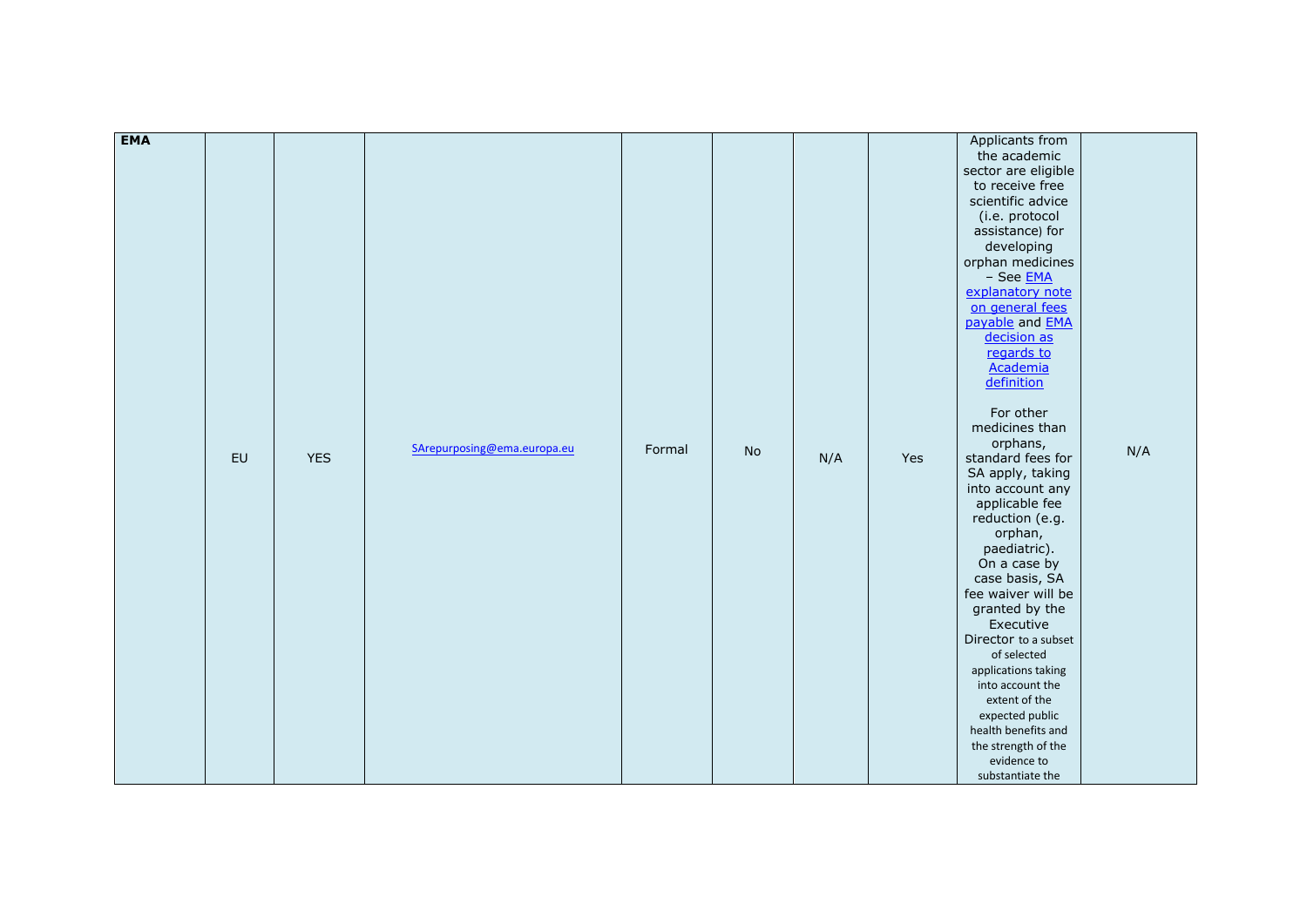|  |  |  |  | promise held by the |  |
|--|--|--|--|---------------------|--|
|  |  |  |  | proposal, in        |  |
|  |  |  |  | accordance with     |  |
|  |  |  |  | Article 9 of fee    |  |
|  |  |  |  | regulation (EC)     |  |
|  |  |  |  | No 297/95 -         |  |
|  |  |  |  | (EMA will inform    |  |
|  |  |  |  | champion of         |  |
|  |  |  |  | successful          |  |
|  |  |  |  | candidates          |  |
|  |  |  |  |                     |  |
|  |  |  |  | regarding the       |  |
|  |  |  |  | process for         |  |
|  |  |  |  | applying for SA     |  |
|  |  |  |  | fee waiver)         |  |
|  |  |  |  |                     |  |

- (1) For several reasons non-commercial applicants/academics that would apply as "champion" for a drug repurposing pilot would not be eligible for the type of informal (free of charge) advice mechanism currently available at FAMHP's innovation office (i.e. the "project info meetings" concept is strictly limited to highly innovative drug products), see also point 2 below.
- (2) A 75 % reduced fee for national scientific-technical/regulatory advice (STA) is possible in Belgium for SMEs, universities, certified hospitals, foundations for the public good and statutory administrations that request a national scientific and/or technical regulatory advice (i.e. STA type I, II or III) on all aspects related to research into and the development of a medicinal product e.g. in view of a potential future application for marketing authorisation or registration of a medicinal product or a request for a variation or line extention, request for a CUP/MNP, etc . In order to be eligible for the 75% fee reduction the following conditions should be met:Universities, certified hospitals, foundations for the public good and statutory administrations should be formally recognized by the FAMHP as sponsor of non-commercial studies as defined by art. 31 of the Law of 7 May 2004. This recognition should normally be in place prior to applying for a formal STA request according to the reduced STA fee concept or should at the latest by initiated by the Applicant in parallel with the national STA request submission. In the latter case, the Applicant should be aware that in case the FAMHP would not recognize the Applicant as a sponsor of non-commercial studies the standard fee for the related STA request will be owed to the FAMHP and therefore charged retrospectively to the Applicant (or its legal representative).

| 75% REDUCED FEES for SME, universities, certified hospitals,<br>foundations for the public good and statutory administrations: |            |
|--------------------------------------------------------------------------------------------------------------------------------|------------|
| STA Type I                                                                                                                     | 563,96€    |
| <b>STA Type II</b>                                                                                                             | 3.383,78 € |
| STA Type IIIa/b                                                                                                                | 4.511,70€  |

#### **More info on scientific advice procedure**

1. European Medicines Agency: 'Scientific Advice - [How to submit a request](https://www.ema.europa.eu/en/human-regulatory/research-development/scientific-advice-protocol-assistance/requesting-scientific-advice-protocol-assistance-ema)'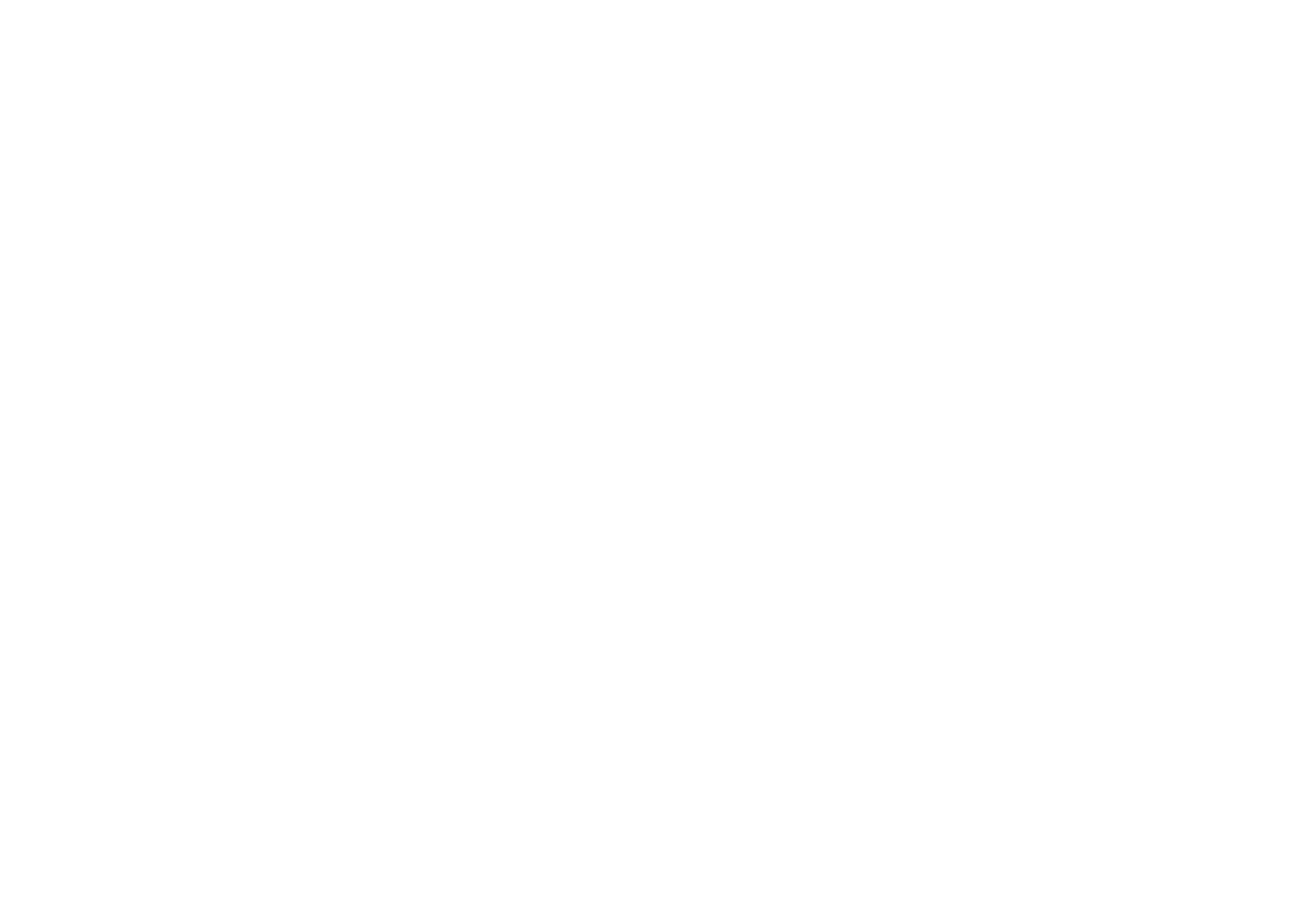### **Annex 2**

#### **List of abbreviations**

AEMPS: Spanish Agency of Medicines and Medical Devices AIFA: Italian Medicines Agency CUP: Compassionate use programs EMA: European Medicines Agency EPAR: European public assessment report ERNs: European References Networks EC: European Commission EEA: European Economic Area EPAR: European public assessment report EU: European Union EU-IN: [European Innovation Network](https://www.ema.europa.eu/en/human-regulatory/research-development/innovation-medicines#eu-innovation-network-section) FAMHP: Federal Agency of Medicines and Health Products FIMEA: Finnish Medicines Agency GCP: Good Clinical Practice HMA: Heads of Medicines Agencies HPRA: Health Products Regulatory Authority (Ireland) MA: marketing authorisation MAA: market authorisation application MAH: Marketing Authorisation Holder MNP: Medical need programs MPA: Swedish Medical Products Agency MS: Member States